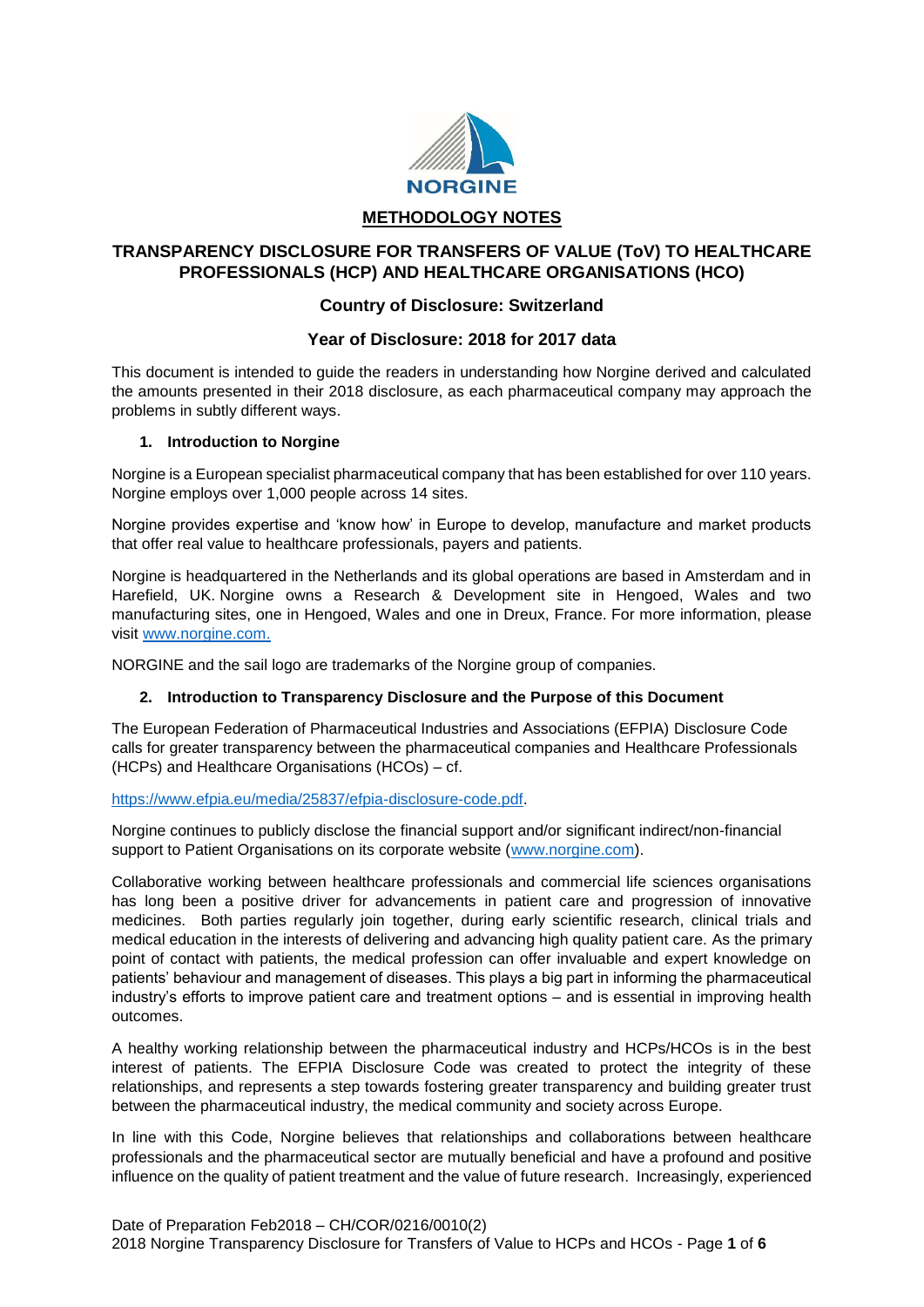HCPs are called upon to inform product development and explain why therapies and innovations are necessary and demonstrate value to patients.

Norgine reviews its business code, compliance policies and procedures regularly and make changes as appropriate based on both external and internal factors, to ensure its business practices reflect all relevant laws, regulations and industry codes that govern the company's business, while maintaining patient safety at all times.

In Europe, each company providing transfers of value to a HCP or HCO must publish a note summarising the methodologies used by it in preparing the disclosures and identifying each category of transfer of value.

Norgine will disclose all Transfers of Value to HCPs and HCOs in accordance with its commitment to Pharma-Kooperations-Kodex which is in alignment with the EFPIA Disclosure Code except some national modifications for Switzerland.

The term '**transfer of value**' means a direct or indirect transfer of value, whether in cash, in kind or otherwise, made, whether for promotional purposes or otherwise, in connection with the development or sale of medicines. A direct transfer of value is one made directly by a company for the benefit of a recipient. An indirect transfer of value is one made on behalf of a company for the benefit of a recipient or through an intermediate and where the company knows or can identify the recipient that will benefit from the transfer of value. For more information please go to [http://www.scienceindustries.ch/pkk.](http://www.scienceindustries.ch/pkk)

In Switzerland, the Pharma-Kooperations-Kodex requires that pharmaceutical companies which have signed the Pharma-Kooperations-Kodex document and publicly disclose certain transfers of value made directly or indirectly to HCPs, HCOs and Patient Organisations located in Switzerland or Europe.

Transfers of Value to Swiss HCOs and HCPs that occurred between 1st January to 31st December 2017 will be made public by 1st July 2018; data will be disclosed on the Norgine corporate website [\(www.norgine.com\)](http://www.norgine.com/). A link to the database will also be provided on [www.norgine.ch.](http://www.norgine.ch/)

Norgine develops and commercialise both medicinal products and medical devices across different countries. Although there are currently no transparency requirements for medical devices in Europe, Norgine reports transfers of value where there is a possible overlap between the services that a HCP may provide that spans across both medicinal products and devices, or that could be perceived as influencing the judgement of the contracted HCP. Transfers of value solely related to medical devices are not reported in this disclosure.

The same transparency process applies where Norgine has Over the Counter products.

For non-monetary transfers of value, a perceived equivalent value to the recipient is stated.

## **3. Definitions**

Norgine has kept the EFPIA Code definitions of Healthcare Professionals (HCP) and Healthcare Organisations (HCO) and taken the ABPI Code definition for Other Relevant Decision Makers (ORDM).

**Healthcare professional (HCP):** Any natural person that is a member of the medical, dental, pharmacy or nursing professions or any other person who, in the course of his or her professional activities, may prescribe, purchase, supply, recommend or administer a medicinal product and whose primary practice, principal professional address or place of incorporation is in Europe. For the avoidance of doubt, the definition of HCP includes: (i) any official or employee of a government agency or other organisation (whether in the public or private sector) that may prescribe, purchase, supply or administer medicinal products and (ii) any employee of a Member Company whose primary occupation is that of a practising HCP, but excludes (x) all other employees of a Member Company and (y) a wholesaler or distributor of medicinal products.

For the purposes of disclosure, Norgine regards all employees of the national public health service or any private Healthcare Provider as HCPs regardless of their professional status. In addition, Norgine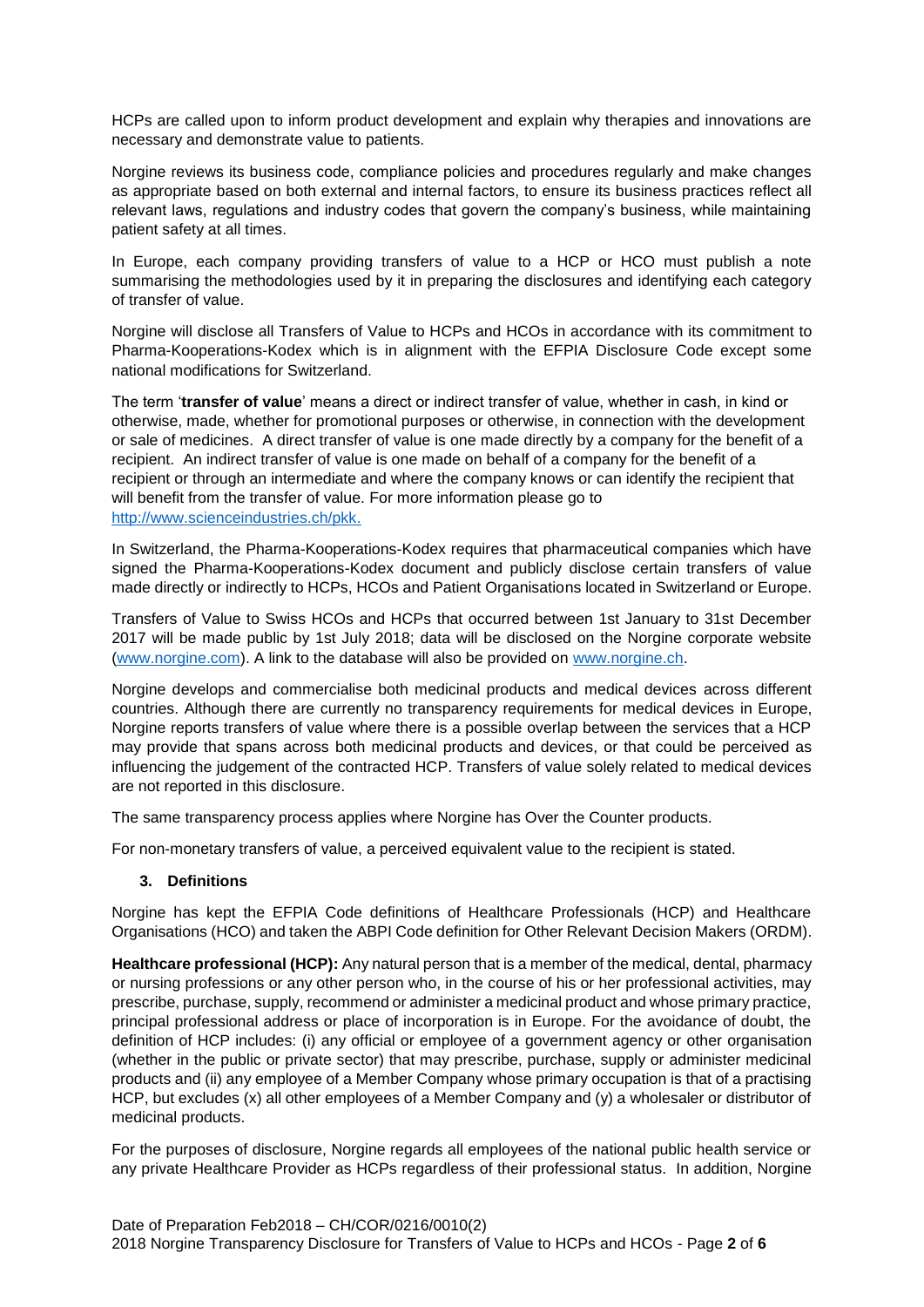regards all registered or qualified healthcare professionals as within the scope of disclosure regardless of their national public health service status. Thus retired HCPs fall within scope and academic staff who provide clinical services and support too.

The salary and benefits of members of staff that are solely employed by Norgine as physicians are outside the scope of this disclosure.

Any Norgine employee whose primary occupation is that of a practising HCP are in scope of this disclosure. Transfers of value to that group will therefore be disclosed, including their salary from Norgine.

**Healthcare Organisation (HCO):** Any legal person (i) that is a healthcare, medical or scientific association or organisation (irrespective of the legal or organisational form) such as a hospital, clinic, foundation, university or other teaching institution or learned society (except for patient organisations within the scope of the EFPIA PO Code) whose business address, place of incorporation or primary place of operation is in Europe or (ii) through which one or more HCPs provide services.

**Other Relevant Decision Makers (ORDM):** particularly includes those with a National Health Service role who could influence in any way the administration, consumption, prescription, purchase, recommendation, sale, supply or use of any medicine but who are not health professionals (e.g. payors).

Transfers of value made to ORDM are disclosed with HCP transfers of value.

Norgine collectively refers to HCP, HCO, ORDM and Patient Organisations as healthcare customers.

**Donations and Grants**: Donations and Grants, collectively, means those donations and grants (either in cash or benefits in kind or otherwise) to institutions, organisations or associations that are comprised of healthcare professionals and/or that provide healthcare or conduct research. Grants are provided to fulfil a specific purpose, but for which the specific activities needed to undertake it have not been defined. They are only allowed if: (i) they are made for the purpose of supporting healthcare or research; (ii) they are documented and kept on record by the donor/grantor; and (iii) they do not constitute an inducement to recommend, prescribe, purchase, supply, sell or administer specific medicinal products. Donations and grants to individual healthcare professionals are not permitted.

## **4. Data Privacy & Consent**

Norgine fully supports the concepts of transparency and data privacy. Data Privacy law requires that all pharmaceutical companies, and therefore Norgine, obtain permission from individual HCPs prior to disclosing personal data such as individual transfers of value made to them and attributable by name.

Norgine does not enter into agreement with HCPs, HCOs or ORDMs who refuse to abide by the principles of transparency. Note that HCPs have the right to opt out from individual disclosure and revoke their consent at any time, and Norgine has to abide by their preferences.

Every time Norgine enters into an agreement with a HCP or HCO for a given interaction (e.g. project work, meeting, event, grant, consultancy fee), the contractual agreement clearly indicates the type of disclosure agreed (i.e. consented to) by the healthcare stakeholder. Norgine seeks consent to disclose transfers of value made to a HCP or HCO for each transaction or interaction they are contracted for. In the event that a same HCP opts to have some transfers of value published individually (via individual disclosure) and others aggregated (via aggregate disclosure) for a same year, Norgine will reconcile all the information for that customer for that year and aggregate all the transfers of value for that customer.

Where permission has not been obtained or where the individual HCP has refused to provide consent on an individual basis, Norgine has declared the total spend as an aggregate figure. In the spirit of transparency, Norgine seeks the consent to disclose all of its transfers of value at an individual level so new consent is sought for each new interaction or project.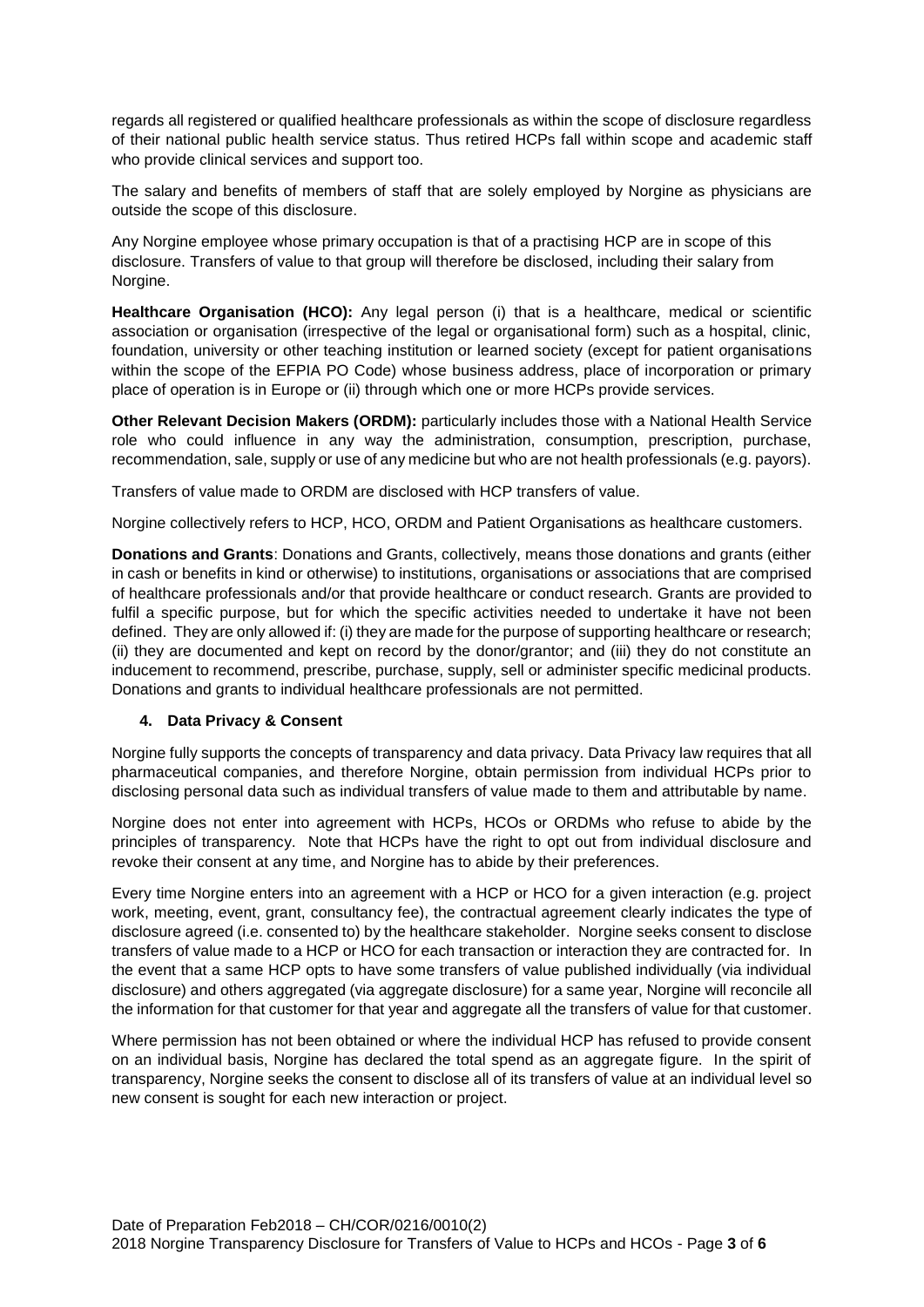## **5. Research and Development (R&D)**

All payments to HCPs and HCOs related to research and development are disclosed as one aggregate figure under R&D Transfer of Value. Costs that are subsidiary to these clinical trial activities are also included in the aggregate amount.

For the purpose of disclosure, research and development transfers of value are transfers of value to a HCP or HCO related to the planning or conduct of:

- non-clinical studies (as defined in the OECD Principles of Good Laboratory Practice)
- clinical trials (as defined in Directive 2001/20/EC)
- non-interventional studies that are prospective in nature and involve the collection of data from, or on behalf of, individual or groups of health professionals specifically for the study.

Because Clinical Research Organisations (CRO) are not regarded by Norgine as HCOs, any R&D transfers of value made by the CRO to HCP or HCO are declared as part of the R&D aggregate disclosure.

### **6. Transactions**

## Transaction Date versus Service Delivery Date

Norgine handles and declares the transfers of value from the time of payment to the healthcare customer, i.e. the transaction date, rather than when the service, interaction or event actually occurred. This means that there could be some instances where the transfers of value disclosed in 2018 are reported in 2019, and also transfers of value related to 2017 made in 2018.

Transfers of value will always be paid after the engagement has taken place, with the exception of grants (see definition). Grants will be paid before the event actually takes place, or the purchase to what the grant is for.

#### Management of Multi-Year Contracts

In a similar spirit to the above point, where projects run for several years, Norgine declares the amount paid relevant to the year in which each part of the payment was made. Thus a project which spans 2 calendar years and includes several individual transfers of value during that time will have two associated disclosures (i.e. one for each calendar year showing the value of the transfer made in that specific calendar year).

#### VAT

Fees and honoraria consultancy exclude VAT and recoverable local taxes.

Expenses related to an event or meeting (travel, accommodation, taxi) may include VAT or local taxes where applicable.

VAT, if included, is the national VAT of the country where the spend is incurred, i.e. 8% in Switzerland.

#### Handling of Currency and Exchange Rates

The values in the disclosure template are expressed in local currency, i.e. in Swiss Francs for Swiss data.

Where values had to be converted into Swiss Francs from another currency, the exchange rate used was the Actual Conversion Rate at the time of the transaction.

## **7. Complicated Payment Routes**

## Payments to Charity and Third Parties

Occasionally, a HCP who has provided a service to Norgine may ask for their fee to be paid to charity or a third party instead. Typically Norgine does not allow this practice, and the disclosure is made against the individual HCP because the contract is between Norgine and the HCP, the HCP provided the service and received the transfer of value. It is up to the HCP to transfer the payment upon receipt to a charity or third party of their choice should they chose to do so, and that further transaction is outside the control of Norgine.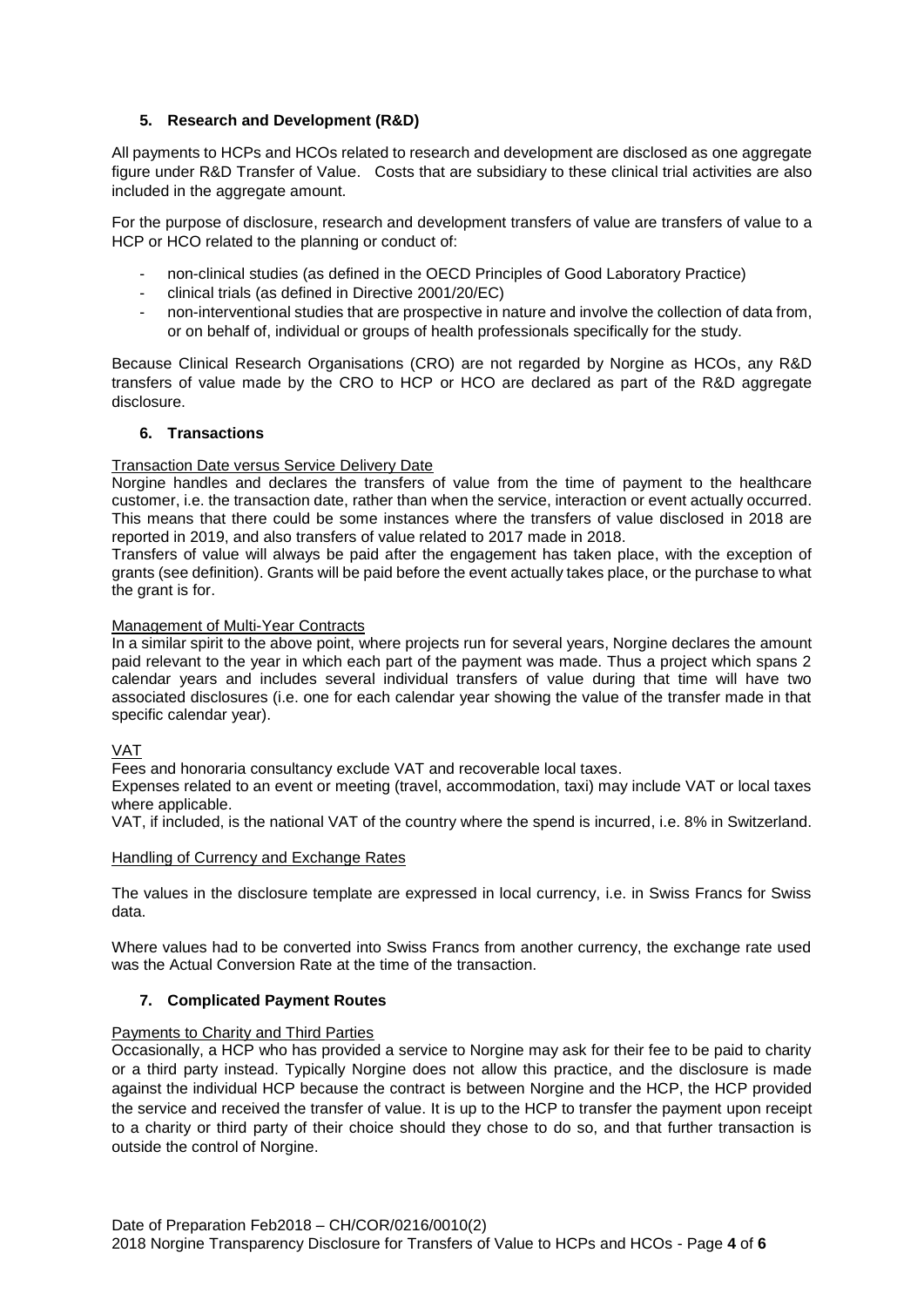Norgine regularly contracts with advertising agencies and public relations agencies for services related to its business and where a HCP may be contracted to perform a service for Norgine. Norgine discloses any transfers of value made to the individual HCP by the service agency as if the payment had been made directly by Norgine to that HCP.

## Payments to HCO for services provided by individual HCP

Occasionally, a HCO may request that any services provided by its HCP employees must be a contracted through the HCO itself and cannot be contracted with the individual HCP. In the case that Norgine is contracting for the services of a named HCP, the transfer of value is disclosed under that named HCP. Any "administration fee" charged by the HCO is disclosed as a fee for service to that HCO. If the HCP does not receive any additional payment for the service (e.g. because they are speaking at a meeting during normal working hours) then the full amount paid by Norgine will be disclosed against the healthcare organisation as a fee for service.

## Private companies and associated charities

In the event of a HCP running a private company or partnership or charity for the purpose of their private income, any transfers of value made to that organisation will be regarded for disclosure purposes as a payment to the HCP directly.

## **8. Medical Education Grants**

## Grants to Independent Companies

From time to time, independent companies running medical education projects may request a grant from Norgine to sponsor or fund their work. In such case, Norgine has no influence over the detail of the project, and might not know whether or which HCP has been contracted. Transfers of value are disclosed accordingly against the HCO.

## Grants and Donations

When Norgine is asked to provide a grant or make a donation to a HCO to assist its employees to attend medical or scientific meetings (i.e. that could include the contribution to registration fees, or travel and accommodation), the associated transfers of value will be disclosed accordingly against the HCO, unless the request is associated with named individuals. If the request is associated with a named HCP, the disclosure is made as if the named HCP directly benefitted from the transfer of value. Where Norgine is not aware of the names of the HCPs receiving the support, the grant is declared against the HCO that made the request.

## **9. Contributions to Meetings**

Norgine disclose all payments made to medical associations and HCOs in relation to meetings. This includes direct funding such as sponsorship fees or the right to erect an exhibition stand, and indirect support such as providing a logistics agency or subsidising the cost of registration fees, travel and accommodation. Expenses to attend company-arranged meetings are also disclosed, and the detail of all these transfers of value are provided in the relevant line entry.

Costs related to subsistence are outside the scope of the disclosure since the meal costs are regulated by strict industry guidelines. Occasionally, subsistence may have to be included when it is not possible to single out the cost of the food because it is included as part of a general receipt containing other costs that must be disclosed.

In Switzerland, stand space provided to HCOs are calculated and disclosed per individual HCO. Norgine supports the attendance of HCPs at medical and scientific meetings. Where costs are not individually itemised (e.g. the cost of a bus transferring a group of HCPs from an airport to a conference venue), the total cost is split equally between all those receiving the benefit.

# **10. Cross-Border Payments**

Norgine has Affiliates in many countries within and outwith the European Union.

Transfers of value made by any Norgine entity is disclosed in the relevant disclosing template in the correct local currency of the practising healthcare customers. All disclosures are made in the country in which the HCP practices or in which the HCO is located.

Transfers of value made to Swiss-based organisations by Norgine's overseas operations are disclosed in the Swiss disclosure template regardless of the source of funding. This means that this disclosure